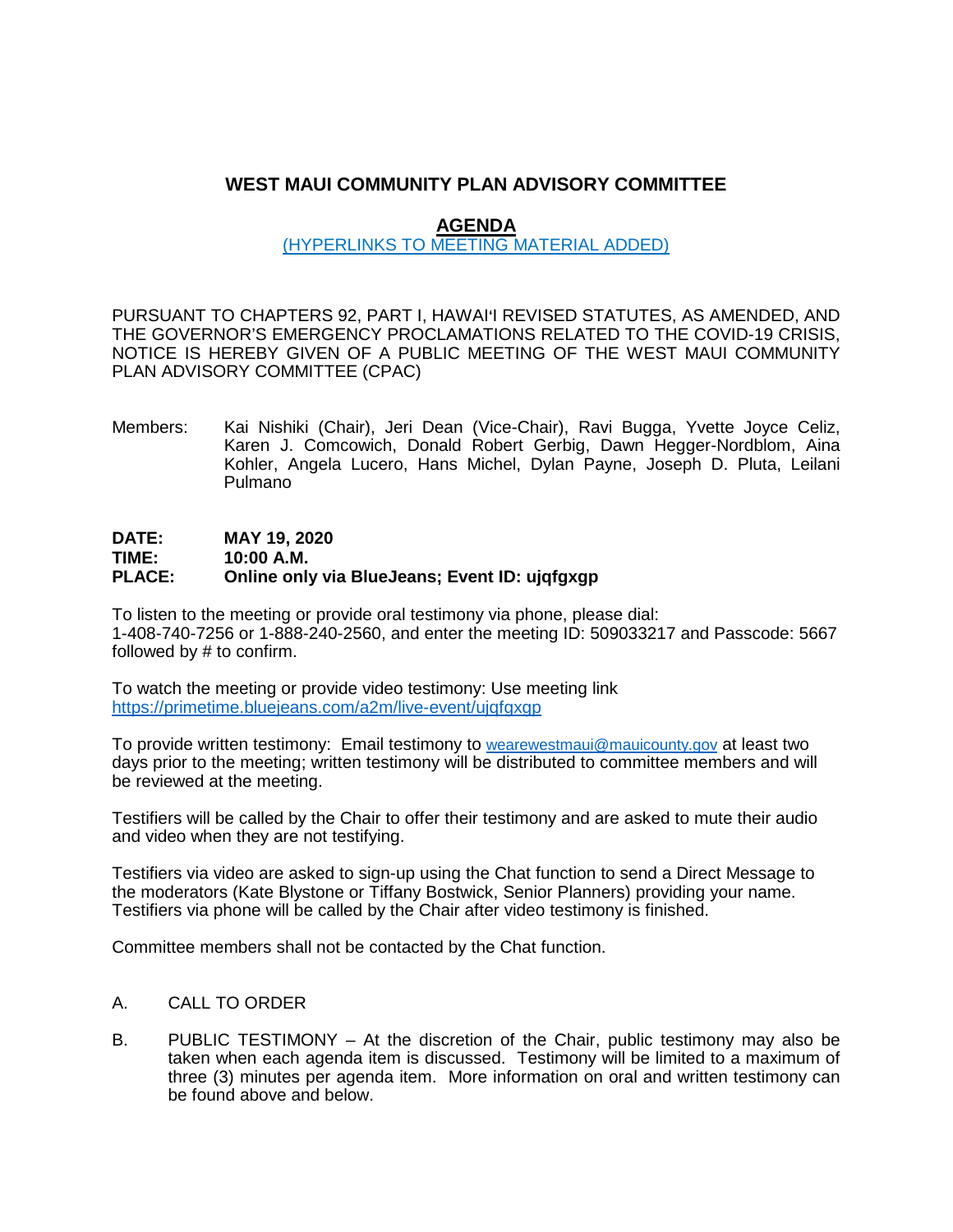West Maui Community Plan Advisory Committee Agenda – May 19, 2020 Page 2

- C. REVIEW: UPDATED DRAFT WEST MAUI COMMUNITY PLAN (MAY 2020). [\(Updated](https://wearemaui.konveio.com/draft-west-maui-community-plan)  [Draft West Maui Community Plan \(May 2020\)\)](https://wearemaui.konveio.com/draft-west-maui-community-plan)
	- 1. Section 1: Plan Framework
	- 2. Section 2: Policy Framework<br>3. Section 3: Growth Framework
	- Section 3: Growth Framework
	- 4. Section 4: Implementation and Monitoring
	- 5. Section 5: Appendices
- D. CPAC RECOMMENDATIONS: FINAL MOTION FOR APPROVAL.
- E. NEXT STEPS IN THE WEST MAUI COMMUNTIY PLAN UDATE PROCESS.
- F. ADJOURNMENT

AGENDA ITEMS ARE SUBJECT TO CANCELLATION.

SOME REQUIREMENTS OF CHAPTER 92, HRS, HAVE BEEN SUSPENDED UNDER GOVERNOR IGE'S SUPPLEMENTARY PROCLAMATION ON MARCH 16, 2020. WHILE THE GOVERNOR'S PROCLAMATION IS IN EFFECT, NO FAILURE TO COMPLY WITH CHAPTER 92, HRS, WILL INVALIDATE A PUBLIC AGENCY'S DELIBERATIONS OR ACTIONS TAKEN.

ORAL OR WRITTEN TESTIMONY WILL BE RECEIVED ON EACH AGENDA ITEM SUBJECT TO THE PROVISIONS OF CHAPTER 92, HAWAI'I REVISED STATUTES, THE GOVERNOR'S EMERGENCY PROCLAMATION DUE TO THE COVID-19 CRISIS, AND THE RULES OF PRACTICE AND PROCEDURE FOR THE WEST MAUI COMMUNITY PLAN ADVISORY COMMITTEE. WRITTEN TESTIMONY SHOULD BE RECEIVED AT LEAST TWO (2) BUSINESS DAYS BEFORE THE MEETING TO INSURE DISTRIBUTION TO THE COMMITTEE

WRITTEN TESTIMONY SHOULD BE SUBMITTED "ATTN: WEST MAUI CPAC" AND CAN BE MAILED, FAXED, OR EMAILED TO THE FOLLOWING:

DEPARTMENT OF PLANNING 2200 MAIN ST., SUITE 315 WAILUKU, HI 96793 FAX: (808) 270-6290

Email: [wearewestmaui@mauicounty.gov](mailto:wearewestmaui@mauicounty.gov)

Questions: (808) 270-7214

SIGN UP FOR **EMAIL NOTIFICATIONS** ON THE WE ARE MAUI WEBPAGE [\(wearemaui.org/sign](https://wearemaui.org/sign-updates)[updates\)](https://wearemaui.org/sign-updates) AND RECEIVE WEST MAUI CPAC MEETING AGENDAS.

THE **DRAFT WEST MAUI COMMUNITY PLAN** IS AVAILABLE FOR REVIEW AT THE PLANNING DEPARTMENT'S OFFICE LOCATED AT 2200 MAIN STREET, SUITE 315, WAILUKU, MAUI, HAWAI'I. THE DRAFT WEST MAUI COMMUNITY PLAN AND BACKGROUND INFORMATION ARE ALSO AVAILABLE ON THE WE ARE MAUI WEBSITE [\(wearemaui.org/\)](https://wearemaui.org/).

ANY PERSONS REQUESTING ACCOMMODATION DUE TO DISABILITIES, PLEASE CALL THE MAUI PLANNING DEPARTMENT AT 270-7214 (MAUI), OR 1-800-272-0117 (FROM MOLOKA`I), OR 1-800- 272-0125 (FROM LĀNA'I); OR NOTIFY THE MAUI PLANNING DEPARTMENT IN WRITING AT 2200 MAIN STREET, SUITE 315, WAILUKU, MAUI, HAWAI'I 96793 OR BY FAX NUMBER 270-6290 AT